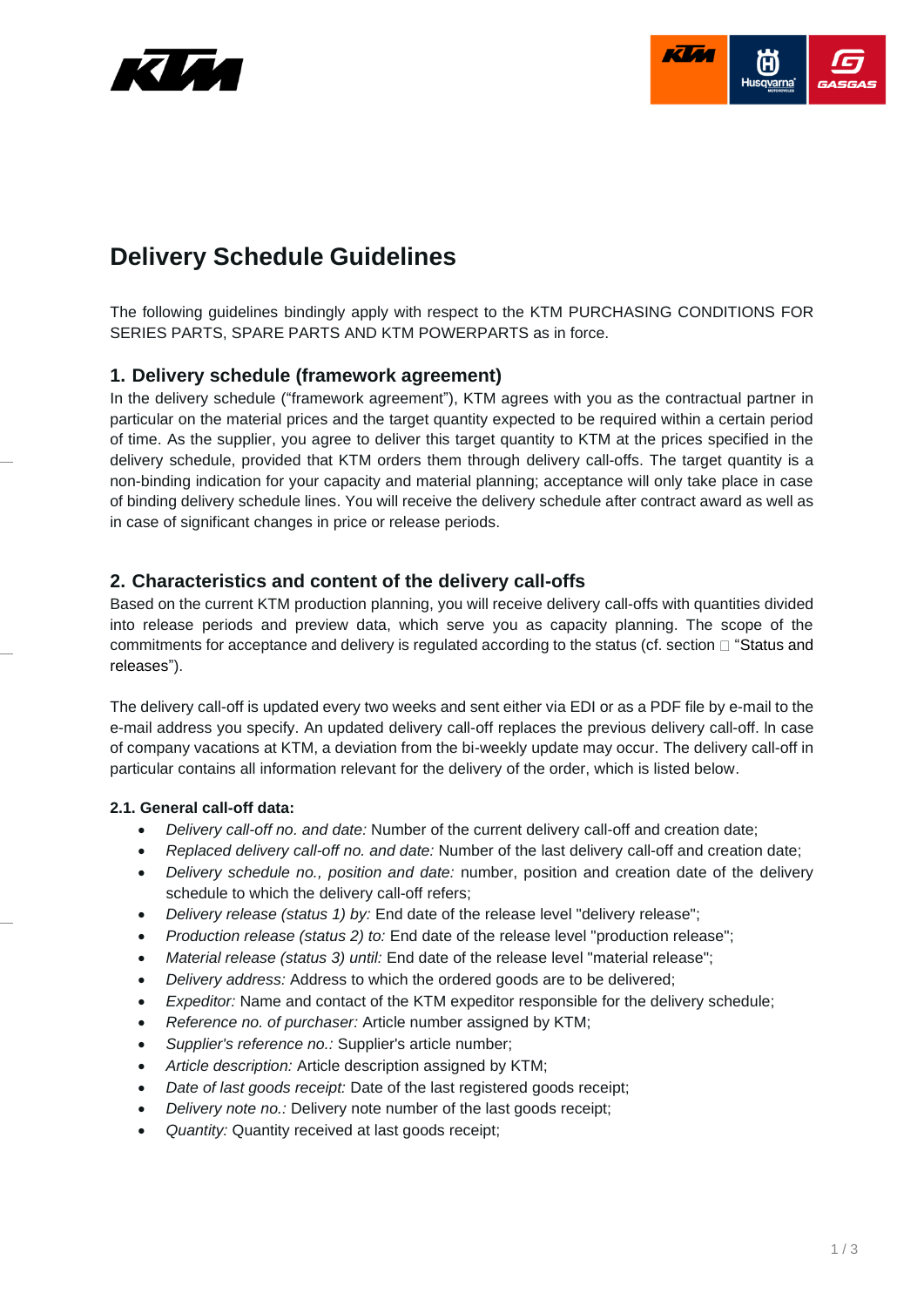



#### **2.2. Delivery schedule lines**

- *Delivery date*: Date of the delivery date at KTM split into the release periods or status;
- *Quantity*: Quantity to be delivered on the respective delivery date;
- <span id="page-1-0"></span>• *Changes*: Change of the delivery schedule line quantity compared to the last delivery call-off;

# **3. Status and releases**

The delivery schedule lines are assigned to four status, three of which correspond to releases for delivery, production and material procurement, respectively. The fourth status is intended to serve purely for your planning and represents forecast quantities. The provision and duration of the respective releases is agreed individually with you for each contract item and defined in the delivery schedule ("framework agreement").

#### **3.1. Delivery release (Status 1)**

The delivery release refers to the period for which KTM is obligated to accept and pay for the quantities ordered in accordance with the delivery schedule call-off. As the supplier, you are entitled and obliged to deliver the released quantities. In exceptional cases, KTM may modify the schedule lines within the delivery release. It is your duty to report proactively to KTM if you are not able to fulfill this change.

#### **3.2. Production release (Status 2)**

The production release specifies the period for which you are authorized to produce the quantities stated for this period in the delivery call-off. You are obliged to deliver the quantities specified in the delivery call-off on time on the delivery-relevant dates. With regard to the flexibility agreement described in section [5,](#page-2-0) KTM is obligated to accept and pay for the quantities of the contractual objects specified for this period under the conditions defined in the delivery schedule.

#### **3.3. Material release (Status 3)**

The material release defines the period for which you are authorized to procure input materials for the quantities stated in the delivery call-off for this period. You guarantee that you will be able to deliver the quantities specified in the delivery call-off on time on the delivery-relevant dates. Subject to the conditions set forth in paragraph [5,](#page-2-0) KTM shall be obligated to accept and pay for such input material that you have acquired exclusively for KTM in the quantities specified in the material release, that you can only use for deliveries to KTM and where you, on your part, have an obligation of purchase from your upstream suppliers. You are required to provide evidence of these prerequisites.

If, in the event of a change in any basic conditions, you find that the agreed production or material release is not sufficient for a specific item number or that pre-production becomes necessary due to insufficient production capacity on your part or to cover peak demand, it is your duty to inform KTM Purchasing of such and present appropriate proof.

In general, you commit to cover the quantities stated in the delivery call-offs only with released seriesmanufactured products. For this purpose, you receive the drawing "released for series production". If you haven't received such a drawing yet, you are required to contact the responsible purchaser in due time (without jeopardizing your planned production and subsequently the delivery date at KTM). If the release drawing is not yet available at this time, a special release must be agreed in writing with the KTM quality department for quantities within the delivery and production release. The corresponding document template must be requested from the responsible KTM purchaser or KTM quality employee. Prototype, P3 and initial sample orders are excluded from this regulation, as the orders are based on a different degree of maturity of the drawings.